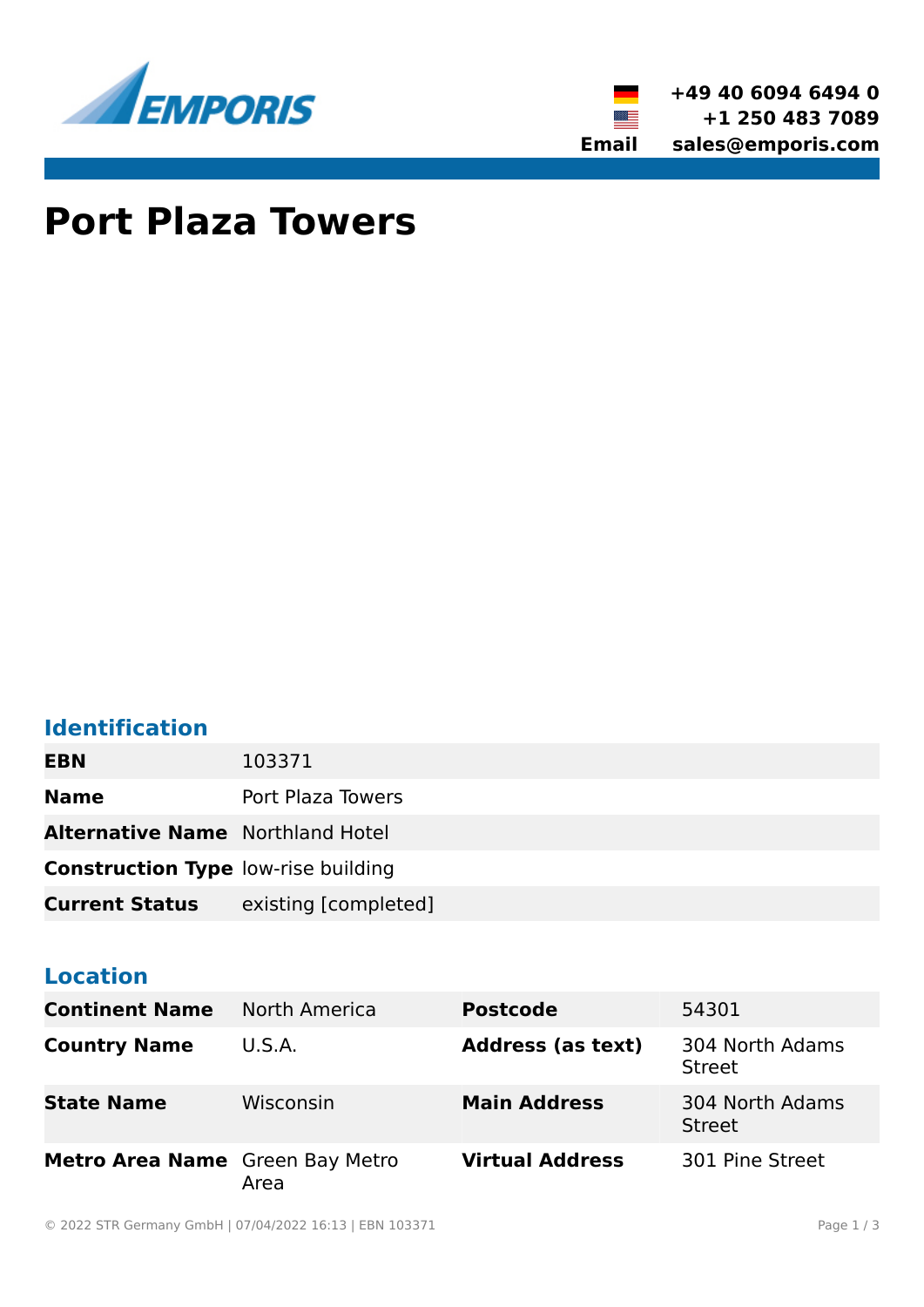

| <b>City Name</b>                     | Green Bay              |       |                            |                           |      |
|--------------------------------------|------------------------|-------|----------------------------|---------------------------|------|
|                                      |                        |       |                            |                           |      |
| <b>Description</b>                   |                        |       |                            |                           |      |
| <b>Structural</b><br><b>Material</b> | concrete               |       | <b>Architectural style</b> | beaux-arts /<br>historism |      |
| <b>Facade Material</b>               | <b>brick</b><br>stucco |       | <b>Main Usage</b>          | residential               |      |
| <b>Spatial dimensions</b>            |                        |       |                            |                           |      |
| <b>Height (structural)</b>           |                        | 98 ft | <b>Floors (overground)</b> |                           | 9    |
| Height (roof)                        |                        | 98 ft |                            |                           |      |
| <b>Years and costs</b>               |                        |       |                            |                           |      |
| <b>Year (construction</b>            |                        |       |                            |                           | 1924 |

#### **Facts**

**end)**

- The Northland Hotel was built for Milwaukee magnate Walter Schroeder, who built important hotels in other major Wisconsin cities.
- Now known as Port Plaza Towers, the building serves as housing for the elderly and disabled.
- Constructed of reinforced concrete with a facade of brick and stucco, the design features elements of Tudor/Elizabethan Revival styling.

### **Involved companies**

**Developer** [Buy full PDF](https://www.emporis.com/buildings/103371/port-plaza-towers-green-bay-wi-usa?buypdf=)

### **Need additional information? Contact us now!**

| <b>Phone</b> | +49 40 6094 6494 0 |
|--------------|--------------------|
| <b>Phone</b> | +1 250 483 7089    |
| Email        | sales@emporis.com  |

Hamburg 09:00 am - 07:00 pm New York 03:00 am - 01:00 pm Tokyo 04:00 pm - 02:00 am